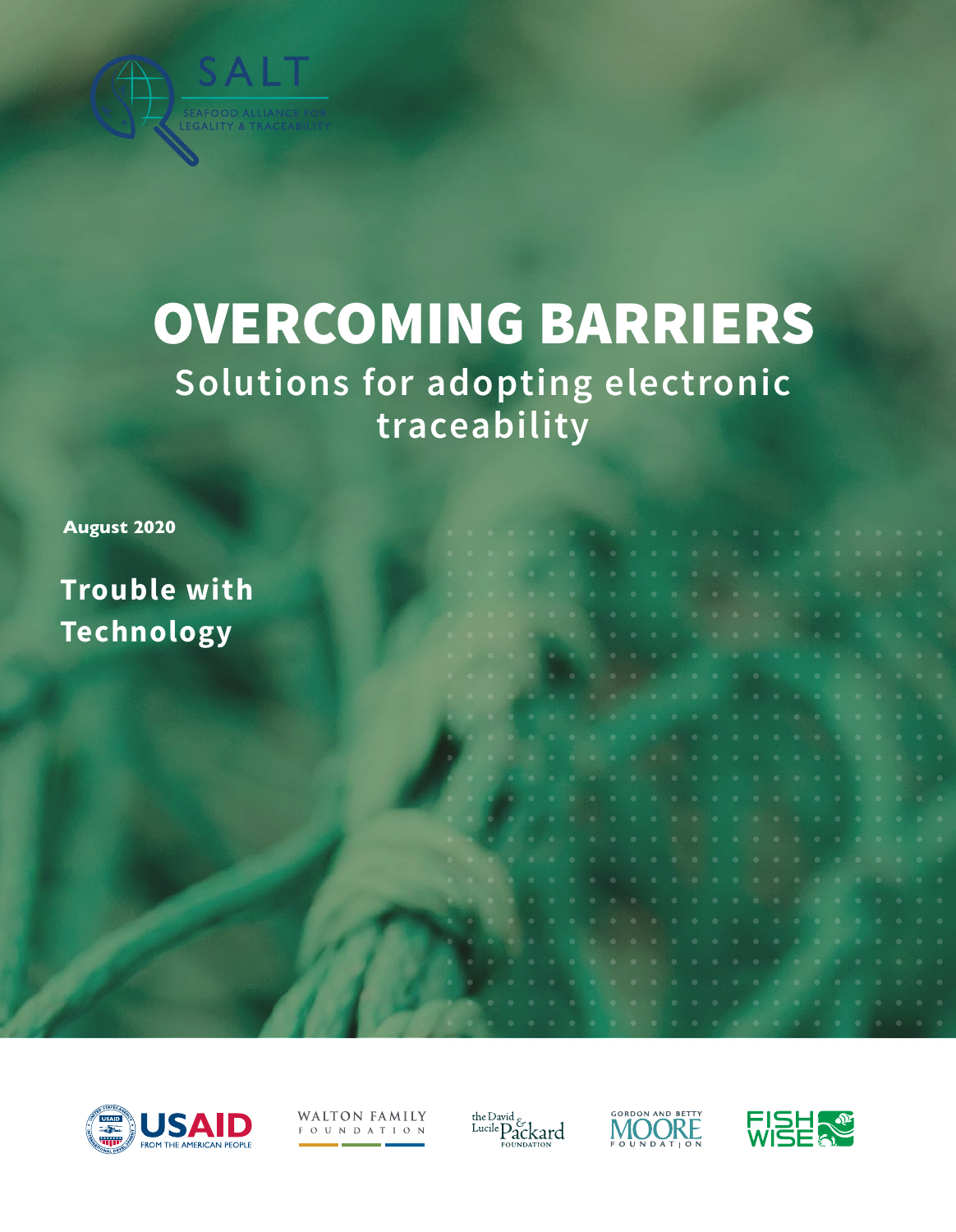

## **Introduction**

**[Illegal, unreported, and unregulated \(IUU\) fishing](http://www.fao.org/iuu-fishing/background/what-is-iuu-fishing/en/)** damages fish stocks around the globe. Additionally, illegal fishing practices can sometimes occur alongside human rights abuses. Now, the world is waking up to these injustices. Government import regulations are working to ensure illegal products don't enter national markets, and some consumers are voicing their preference for certified and sustainably harvested fish<sup>1</sup>.

Electronic traceability **is the recording and sharing of relevant seafood product information via electronic means². Full chain, electronic traceability entails the electronic capture and sharing of seafood product information from the point of catch until the final point of sale. It has the potential to make it easier for the seafood industry to comply with regulations and meet consumer demands.** 

Thankfully, companies currently deliberating making the switch to electronic traceability are not the first companies to undergo this conversion. The trailblazers who have piloted electronic traceability—along with their NGO partners—have written case studies, described solutions that helped them overcome obstacles, and created tools to make the process easier for others. The **[Seafood Alliance for Legality &](https://www.salttraceability.org/) [Traceability \(SALT\)](https://www.salttraceability.org/)** has distilled this information to walk the seafood industry through the barriers to adopting electronic traceability and provide potential solutions to overcoming the challenges a company might face.

 This blog is the fourth in the series, "Overcoming Barriers: Solutions for adopting electronic traceability." In three previous blogs, SALT addressed the **[indirect benefits for industry when they adopt electronic traceability](https://www.salttraceability.org/resource/1_overcoming-barriers-solutions-for-electronic-traceability-indirect-business-benefits-of-electronic-traceability/)**, the **[direct economic benefits and costs of electronic traceability](https://www.salttraceability.org/resource/overcoming-barriers-economic-benefits-of-electronic-traceability/)**, and the **[challenges of sharing data seamlessly](https://www.salttraceability.org/resource/overcoming-barriers-speaking-a-common-language-through-interoperability/)**. In this blog, we will discuss considerations for developing or selecting a technology system for traceability.

2 Trouble with Technology

<sup>&</sup>lt;sup>1</sup>Sterling et al., 2015

<sup>&</sup>lt;sup>2</sup> Future of Fish Seafood Traceability Glossary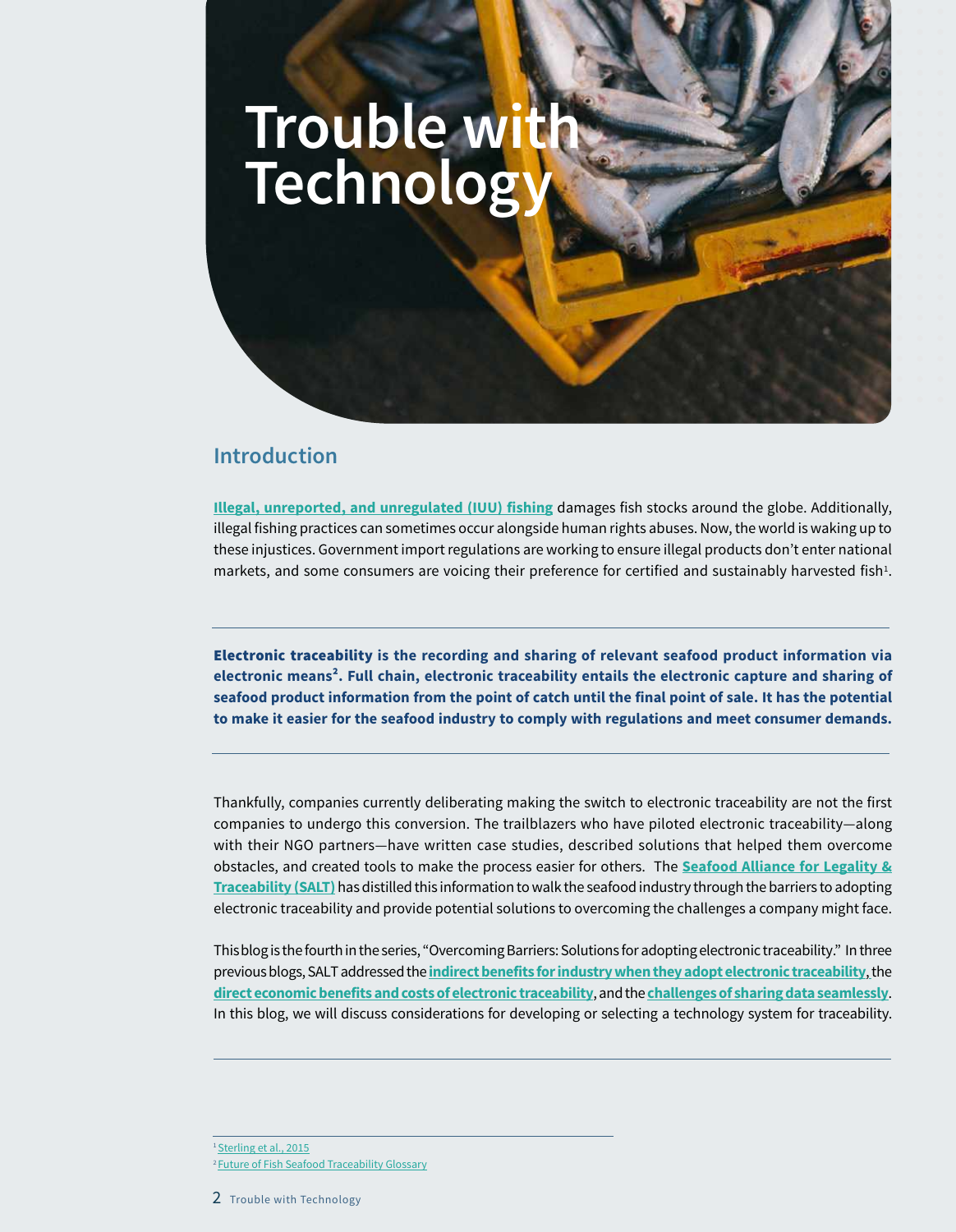

*Photo by Farid Maruf, USAID Oceans*

Electronic record-keeping and sharing information digitally across the supply chain inevitably requires some form of technology. This technology can come via a range of technology providers and in multiple mediums (e.g., vessel monitoring systems, mobile apps).

*Navigating where to start on the journey with technology―or managing it while the journey is already underway―can be intimidating.* 

In this blog, we address "the trouble with technology" by:

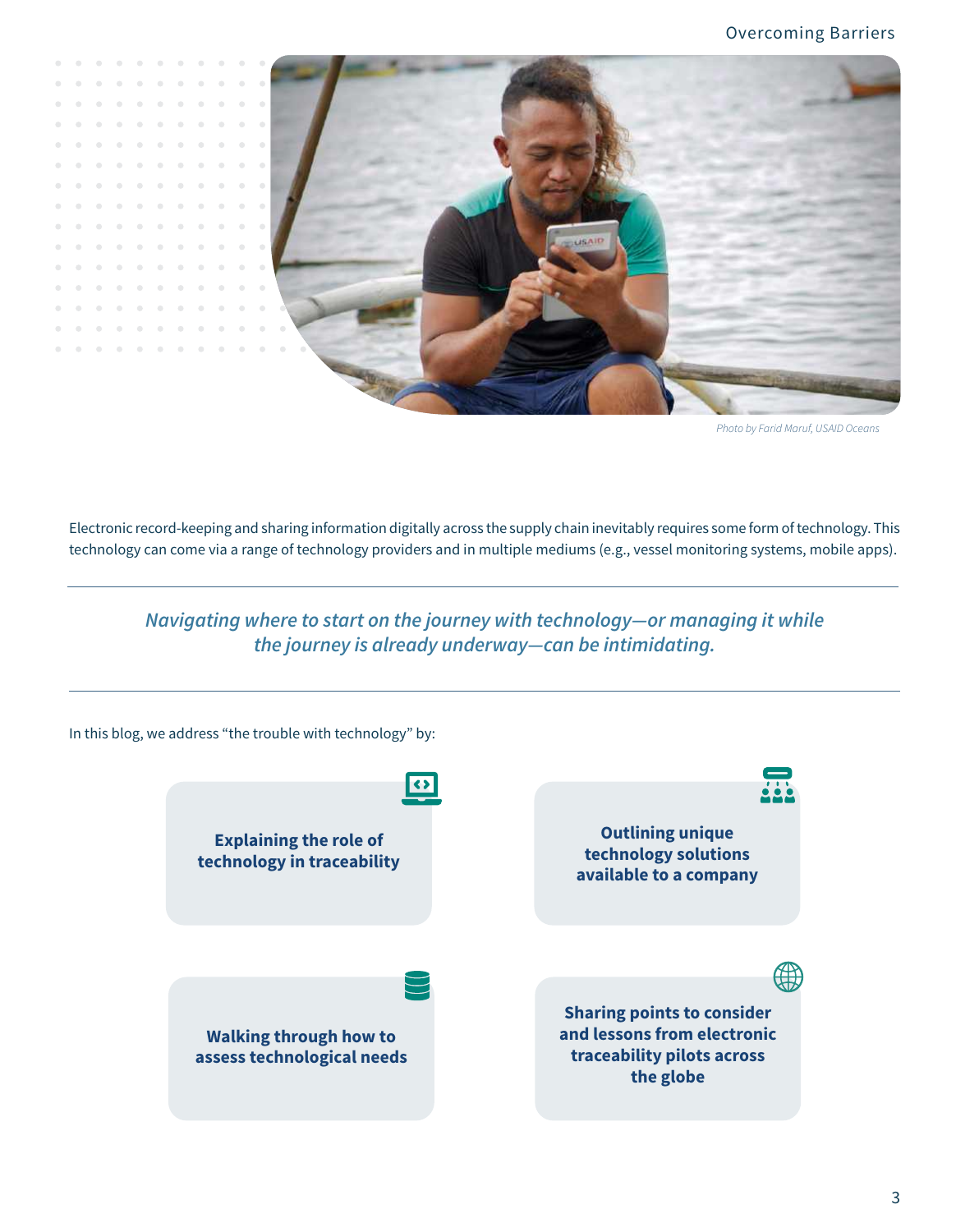## **Going Digital: The 'Electronic ' Side of Traceability**

The role of technology varies throughout the seafood industry. Technology use differs across geographies and throughout the supply chain. Many end-buyers, retailers, and distributors already work with technology systems for operational, regulatory, and food safety purposes. On the other hand, those upstream in the supply chain―harvesters and processors―may be newer to the technology landscape.

But regardless of where a company finds themselves geographically or within the supply chain, paper-based tracking and record-keeping are becoming outdated. The seafood industry is moving beyond paper-based systems and towards electronic traceability due to increasing pressures from import regulations and a growing awareness of the potential ecologic, social, and economic benefits of electronic traceability―covered in blogs **[one](https://www.salttraceability.org/resource/1_overcoming-barriers-solutions-for-electronic-traceability-indirect-business-benefits-of-electronic-traceability/)** and **[two](https://www.salttraceability.org/resource/overcoming-barriers-economic-benefits-of-electronic-traceability/)** of this series. It's no longer a matter of 'if' but 'when' electronic traceability will become the norm throughout the entire seafood industry.

#### *Technology in a Seafood Supply Chain*

Full chain, electronic traceability begins with the digital capture of information either on the vessel as the fish leaves the water or when the vessel lands at port. Technology that can capture information at this "harvester level" falls into three primary buckets: **vessel monitoring** systems that track a boat's fishing location, **electronic logbooks** to enter catch information, and **electronic monitoring** to keep an eye on what's coming on deck3.

By employing one or a combination of these technologies and integrating with an onshore traceability system, the fish (or its batch) is associated with an identifier―often a unique set of numbers and letters or a barcode―that the supply chain can pass along for subsequent steps of the product's journey. This is often referred to as **product-data pairing**, as the product is then physically joined with data<sup>4</sup>.

To achieve full chain traceability, that unique identifier associated with the product must continuously be passed on and unaltered as the fish product moves to processing facilities, distributors, and eventually end-buyers/retailers. In a fully traceable supply chain, whenever the product is transformed or is passed along to other actors, key product information is collected, aggregated, and associated with that unique identifier. To keep this key product information digital, companies might use software (e.g., digital data management systems) coupled with hardware (e.g., barcode scanners). To see a video with more information on electronic, full chain traceability, watch the **[USAID Oceans 'From Bait-to-Plate' video](https://www.salttraceability.org/resource/from-bait-to-plate-learn-how-usaid-oceans-works-to-track-our-seafood/)**.

#### *Internal Electronic Traceability*

*Internal electronic traceability―tracking the product digitally throughout any transformations, aggregations, or alterations within a company's own facility5―is an important component of electronic traceability. By using internal electronic traceability, the data will be in a digital format that is easier to share with other supply chain partners.*

For larger retailers or those operating in developed countries, internal electronic traceability systems may already be in place. Other *companies may have electronic operational or food safety infrastructure that can be slightly tweaked to accommodate internal traceability6 . Although larger organizations may adapt their existing systems to incorporate traceability components, many organizations don't have the designated information technology (IT) staff for this. To move beyond paper-based tracking by implementing a custom digital solution or to expand existing software would require expertise in database management, a solid foundation of IT skills, and extensive knowledge about traceability. As a result, many seafood companies opt for using third-party traceability software providers instead.*

<sup>&</sup>lt;sup>3</sup> Lewis & Boyle

<sup>4</sup> [Taking the First Steps Towards Full-Chain Seafood Traceability: A Preliminary Guide for Industry](https://www.salttraceability.org/resource/taking-the-first-steps-towards-full-chain-seafood-traceability-a-preliminary-guide-for-industry/)

<sup>&</sup>lt;sup>5</sup> [Seafood Traceability Glossary](https://futureoffish.org/sites/default/files/docs/resources/Seafood%20Traceability%20Glossary_download.pdf)

<sup>&</sup>lt;sup>6</sup> [Sterling et al. 2015](https://onlinelibrary.wiley.com/doi/full/10.1111/1541-4337.12130)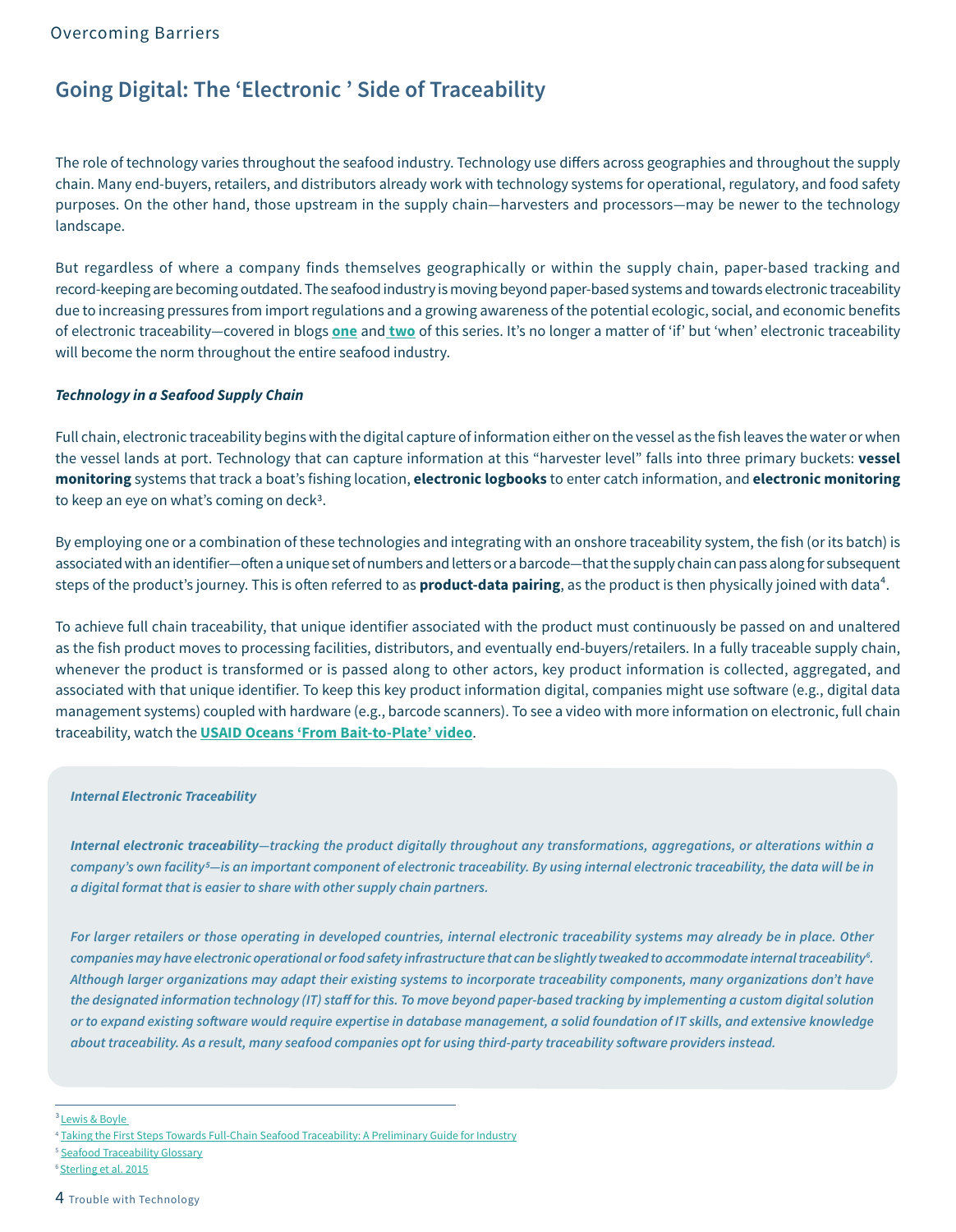

*Photo by SALT* 

#### *Choosing a Third-Party Traceability Vendor*

 A plethora of traceability sofware and information management tools exist to ease the transmission of data throughout the supply chain. So, where does a company start in selecting what might work best for them? The technology a company would employ depends on where they fall along the supply chain and what their greatest traceability goal is (e.g., comply with import regulations, provide more information to consumers, obtain a certification). But regardless of objective or where a company falls along the supply chain, **["Taking the First Steps Towards Full-Chain Seafood Traceability: A Preliminary Guide for Industry"](https://www.salttraceability.org/resource/taking-the-first-steps-towards-full-chain-seafood-traceability-a-preliminary-guide-for-industry/)** from Fishwise, Future of Fish, and other leading NGOs walks companies through how to assess their traceability capacity by appraising their current tracking systems and methods, mapping their supply chain to evaluate external traceability, and deciding what information to collect.

Once a company has evaluated their internal and external traceability needs, they can browse potential third-party technology solutions if they determine that route is the best fit for their company. Hardware solutions might consist of barcodes and scanners or ID tags to help maintain those unique identifiers along the full chain<sup>7</sup>. Software solutions for electronic traceability come in a myriad of forms, such as cloud-based technologies, blockchain technologies, or Application Program Interfaces<sup>8</sup>. If companies **are interested in surveying the landscape of traceability technology providers, SALT has compiled a working list on [SALT's Seascape](https://www.salttraceability.org/seascape-map/?sectors%5B%5D=technology-solution&keyword=)**.

Implementing electronic traceability, especially with a third-party provider, can be a considerable financial investment. SALT's **[blog](https://www.salttraceability.org/resource/overcoming-barriers-economic-benefits-of-electronic-traceability/) [on the "Economic Benefits of Traceability"](https://www.salttraceability.org/resource/overcoming-barriers-economic-benefits-of-electronic-traceability/)** covers the potential return on investment and provides tools to help assess the cost of implementing electronic traceability. Since using a third-party traceability provider can be expensive, it's important to choose the best-suited one. Companies will need diferent technology solutions dependent on company size, product sold, their position along the supply chain, and the geography of their key markets<sup>9</sup>. [The guidance document, "Getting There from Here: A Guide](https://www.salttraceability.org/resource/getting-there-from-here-a-guide-for-companies-implementing-seafood-supply-chain-traceability-technology/) **[for Companies Implementing Seafood Supply Chain Traceability Technology"](https://www.salttraceability.org/resource/getting-there-from-here-a-guide-for-companies-implementing-seafood-supply-chain-traceability-technology/) breaks down what to look for in a traceability technology provider and how to distinguish between essential and optional features.** 

<sup>&</sup>lt;sup>7</sup> Lewis & Boyle 2017 8 [Hardt et al. 2017](https://onlinelibrary.wiley.com/doi/10.1111/1750-3841.13796) 

<sup>&</sup>lt;sup>9</sup> Lewis & Boyle 2017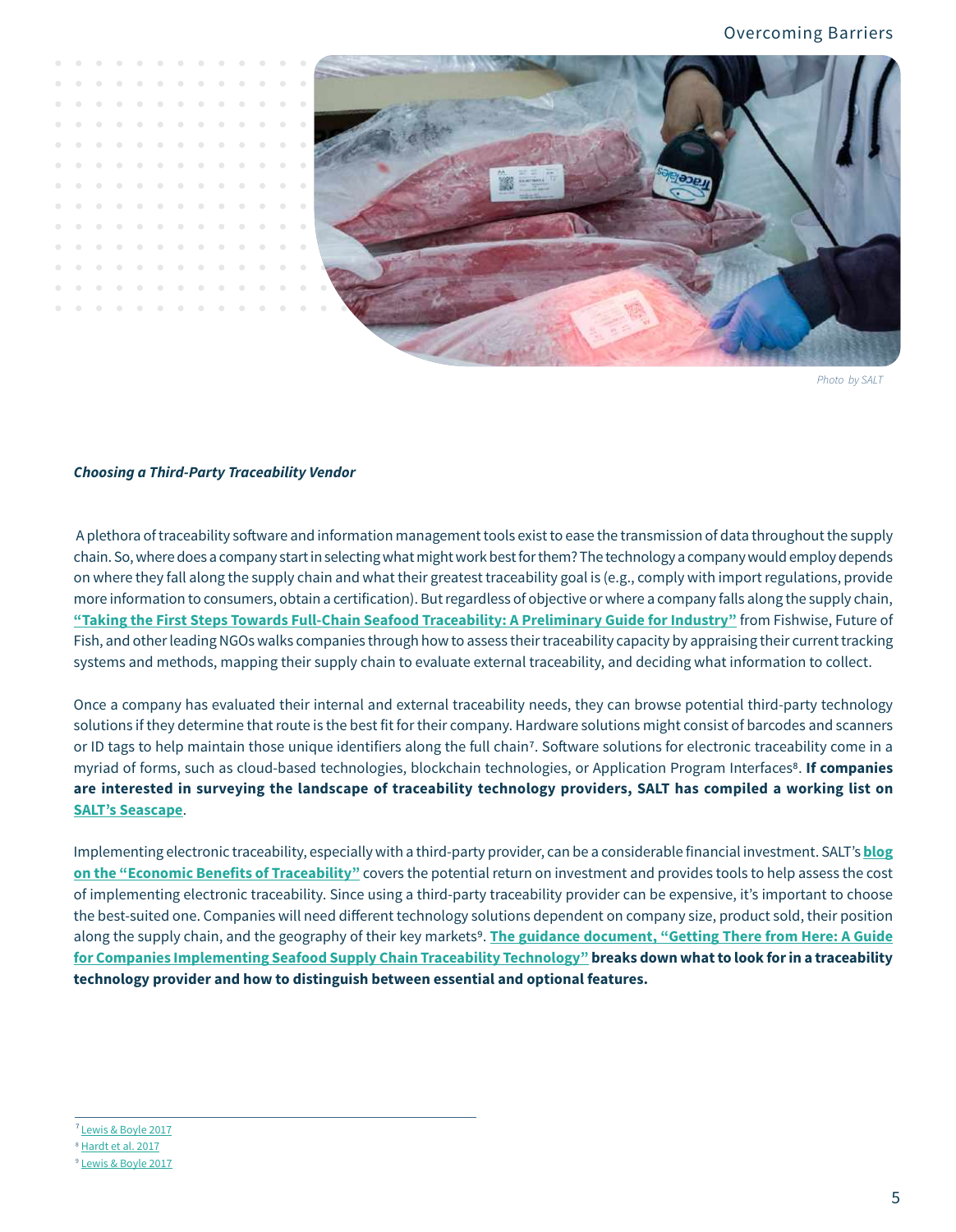



#### *Electronic, Full Chain Traceability*

Building internal tracking systems and practices within a company is no minor feat, but even constructing those may be easier than implementing full chain traceability. Full chain traceability is something the entire supply chain must agree to and requires extensive collaboration from all stakeholders. In order for supply chain partners to get the data they need from each other―for certifications, due diligence, etc.―they all need to come together to understand what data to collect and how to best collect them. SALT's **["Overcoming Barriers: Speaking a Common Language Through Interoperability"](https://www.salttraceability.org/resource/getting-there-from-here-a-guide-for-companies-implementing-seafood-supply-chain-traceability-technology/)** blog discusses challenges and working solutions to the seamless exchange of data across the supply chain. Additionally, SALT will develop **[principles to reinforce comprehensive](https://www.salttraceability.org/our-focus/traceability-principles/)  [electronic catch and documentation traceability systems](https://www.salttraceability.org/our-focus/traceability-principles/)**―to ensure these traceability systems collect data to support economic, ecologic, and social well-being.

## **Considerations When Selecting or Designing Traceability Technology**

A traceability system will fail if no one uses it. The target user must be able to use the technology, which means incorporating considerations of both the physical user experience and potential operational limitations into the design.

#### *User Experience*

Harvesters and processors typically face more challenges with user experience than the end-buyers, as they are often exposed to more uncontrollable elements. When fishing, harvesters are exposed to water, wind, and salt―the perfect medley to encourage corrosion of electronic sofware. The temperature and humidity of processing rooms can also create periodic system failures in the technology. In addition, hardware in warehouses, such as scanners, can unintentionally use buttons too small for large, gloved hands to enter codes and product information accurately. **Taking into consideration user experiences when designing and implementing traceability systems can promote uptake and sustainability.** For instance, this human-centered design could entail replacing text with images and graphics for illiterate fishers or processors<sup>10</sup>, or using larger than normal buttons on mobile applications or tablets. **[Abalobi](https://www.salttraceability.org/effort/abalobi-ict4fisheries-traceability-technology/)**, a suite of mobile apps designed for small-scale fishers, took into account that South African fishers work in cold waters and develop calluses on their hands by including large checkboxes and clickable icons in their traceability software<sup>11</sup>.

<sup>&</sup>lt;sup>10</sup> [SALT Feature: What's in the way? Clearing Barriers to Seafood Traceability](https://www.salttraceability.org/story-hub/whats-in-the-way-clearing-barriers-to-seafood-traceability/)

<sup>&</sup>lt;sup>11</sup> [Abalobi: case study by UNESCO-Pearson Initiative for Literacy](https://www.salttraceability.org/resource/abalobi-case-study-by-unesco-pearson-initiative-for-literacy/)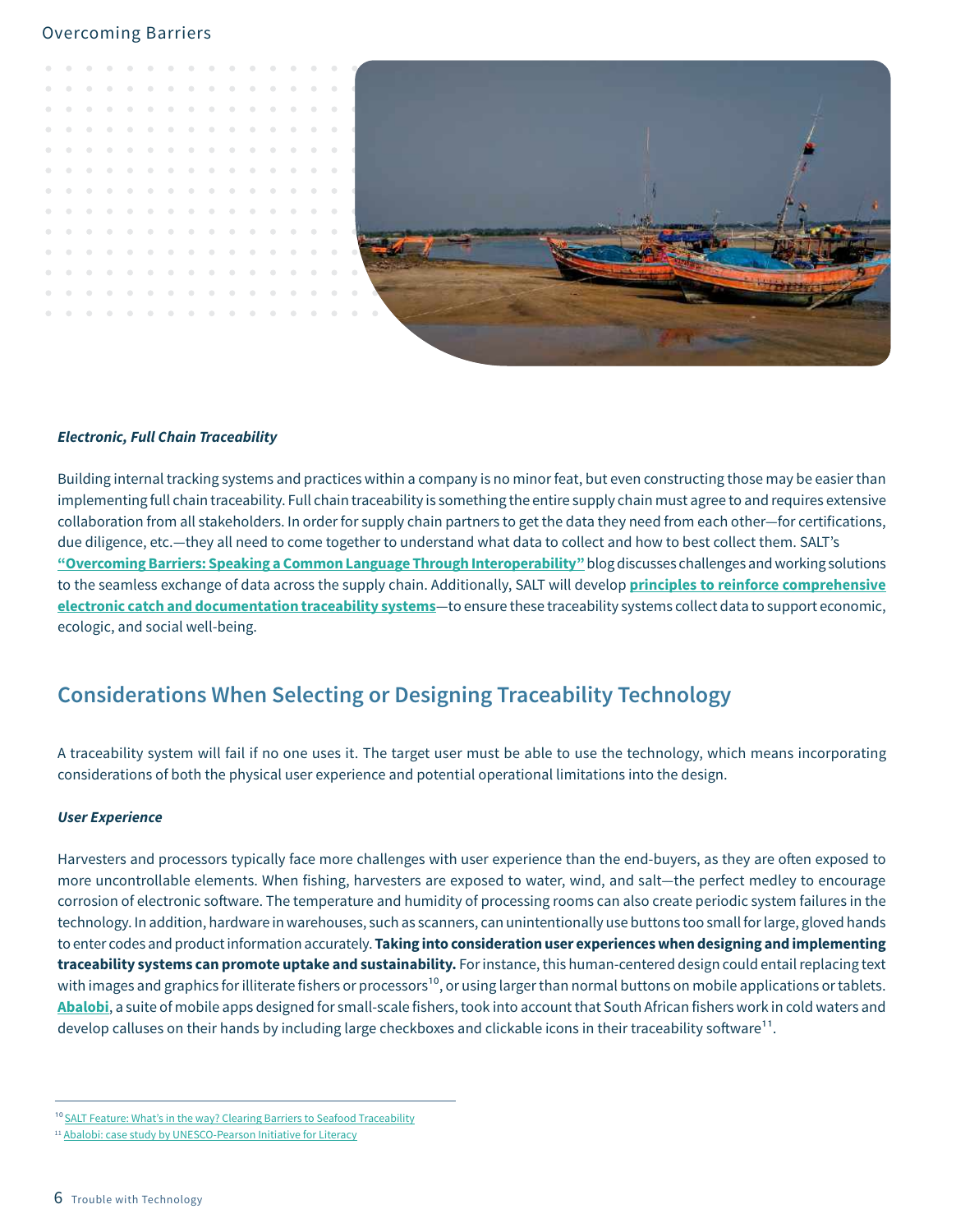#### *Operational Limitations*

Technology must also be functional within the existing infrastructure―of both the company and the region. New technology should be complementary to existing internal processes and workflows. If technology doesn't easily fit into workflows, it's more dificult to secure buy-in, training will take more time, and improvements to operational eficiency can be delayed. To address this concern, Norpac, a seafood processing and distribution company, had IT staff monitor how employees did their jobs:

*"We spent considerable time looking at the ways that processes theoretically would be executed, but didn't necessarily go down that way because of [employee actions] that couldn't be quantified," says Norpac IT specialist Curtis McCullough. "It's kind of like being a surgeon—you have an idea of what you want to do going in, but once you open up the patient, you see what really needs to be done<sup>12</sup>.*"

Companies should also take the infrastructure of the region into consideration (e.g., availability of electricity, voltage requirements, reliability of internet connectivity). In fact, the reliance of many traceability technologies on internet connectivity may be a weakness overall. Some traceability technologies are getting around this connection issue by creating applications that can store data until the users are back in reach of signal.

#### *Field example:*

*It's unsurprising that remote fisheries may have connection issues. However, connection issues arise not only around the availability of Wi-Fi and cellular signal, but also occur when airtime credits (cellular data, text, and calls) are overused. In a Thai Union pilot, fishers quickly ran out of the airtime credits needed to operate the traceability app. They had used the communication features on the app for personal communications instead of using their own phone credits. Running out of airtime credits was so prevalent in this pilot that it dampened the enthusiasm of fishers to take part in future [pilots. From this experience, Thai Union created recommendations for future pilots―such as limiting bandwidth for](https://www.salttraceability.org/resource/the-business-wins-of-seafood-traceability-technology/)  communications features―which you can read about in the USAID Oceans ["Thai Union eCDT and Crew Communications](https://www.salttraceability.org/resource/thai-union-ecdt-and-crew-communications-pilot-assessment-report/)  [Pilot: Assessment Report."](https://www.salttraceability.org/resource/thai-union-ecdt-and-crew-communications-pilot-assessment-report/)* 

#### <sup>12</sup> The Business Wins of Seafood Traceability Technology

 $\alpha$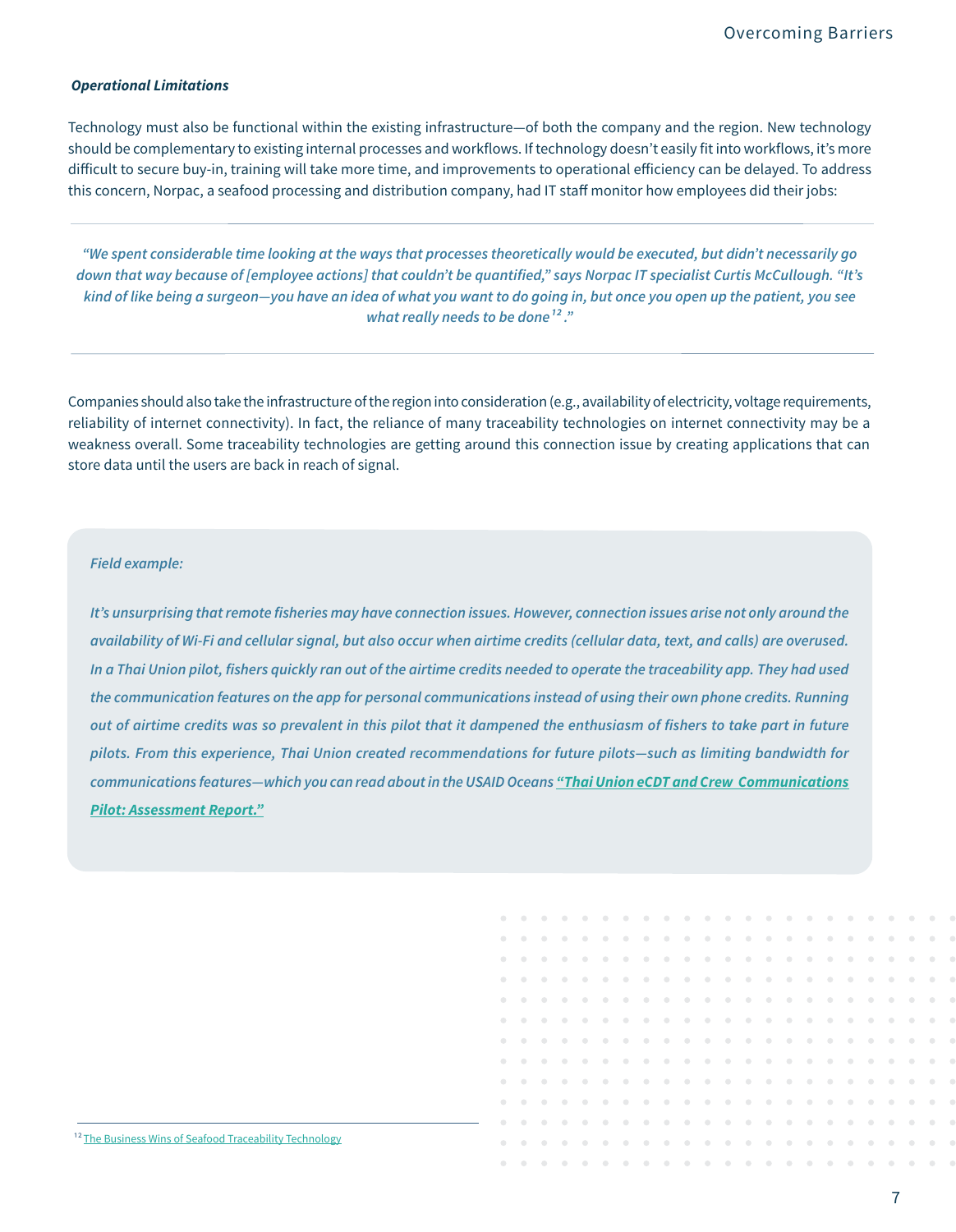

*Photo by SALT* 

# **Capacity & Training**

Implementing an efective and sustainable traceability system does not happen overnight. **Deciding what technology to use is only half the battle; ensuring uptake and adoption is its own separate challenge.** The process for training and implementing will look different across companies depending on size, capacity, and availability of in-house IT staff to troubleshoot.

#### *Field example:*

*In 2019, SALT visited an artisanal lobster fishery in Belize. The fishery had recently implemented a new electronic recordkeeping system with the help of [The Nature Conservancy \(TNC\)](https://www.resilientcentralamerica.org/en/transitioning-to-traceability/)to work towards traceability. For this pilot, the initial training*  was fast and only took about two days. However, it then took two additional weeks for the staff to feel comfortable using the technology and effectively incorporate it into their workflows. It then took additional time before fishery and TNC staff *could analyze how the data were being used and if they were properly meeting the initial objectives of the tracking system.*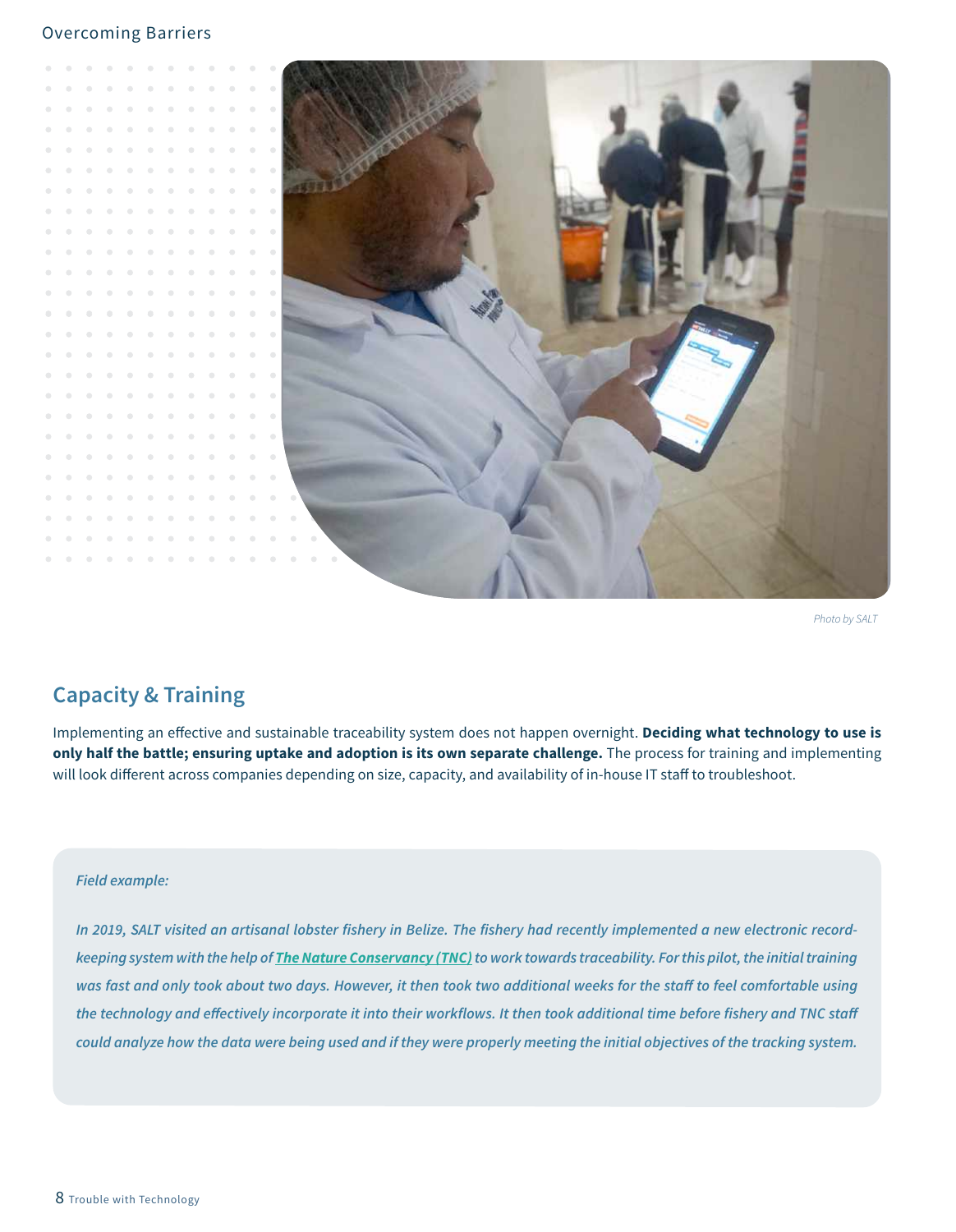*Once a company has decided on and installed a traceability technology, the extensive process of implementation must then occur, which can be summarized roughly in three primary stages:* 



Overhauling an existing data management system to make it electronic takes time. Troubleshooting and adaptive management should be expected. Adaptive management of traceability systems can increase eficiency, reliability, and product confidence. Companies should be sure to allocate the financial and human resources needed across all stages of implementation to better guarantee a traceability system that meets the intended goals.

## **Conclusion**

Traceability is a tool and essential industry practice that is strengthened through the use of technology. Despite implementation challenges, technology is ultimately an efective traceability solution. Thankfully, no company has to reinvent the wheel when selecting, building, or enhancing their own electronic traceability system. Companies can start by using the resources and list of traceability technology providers featured in this blog.